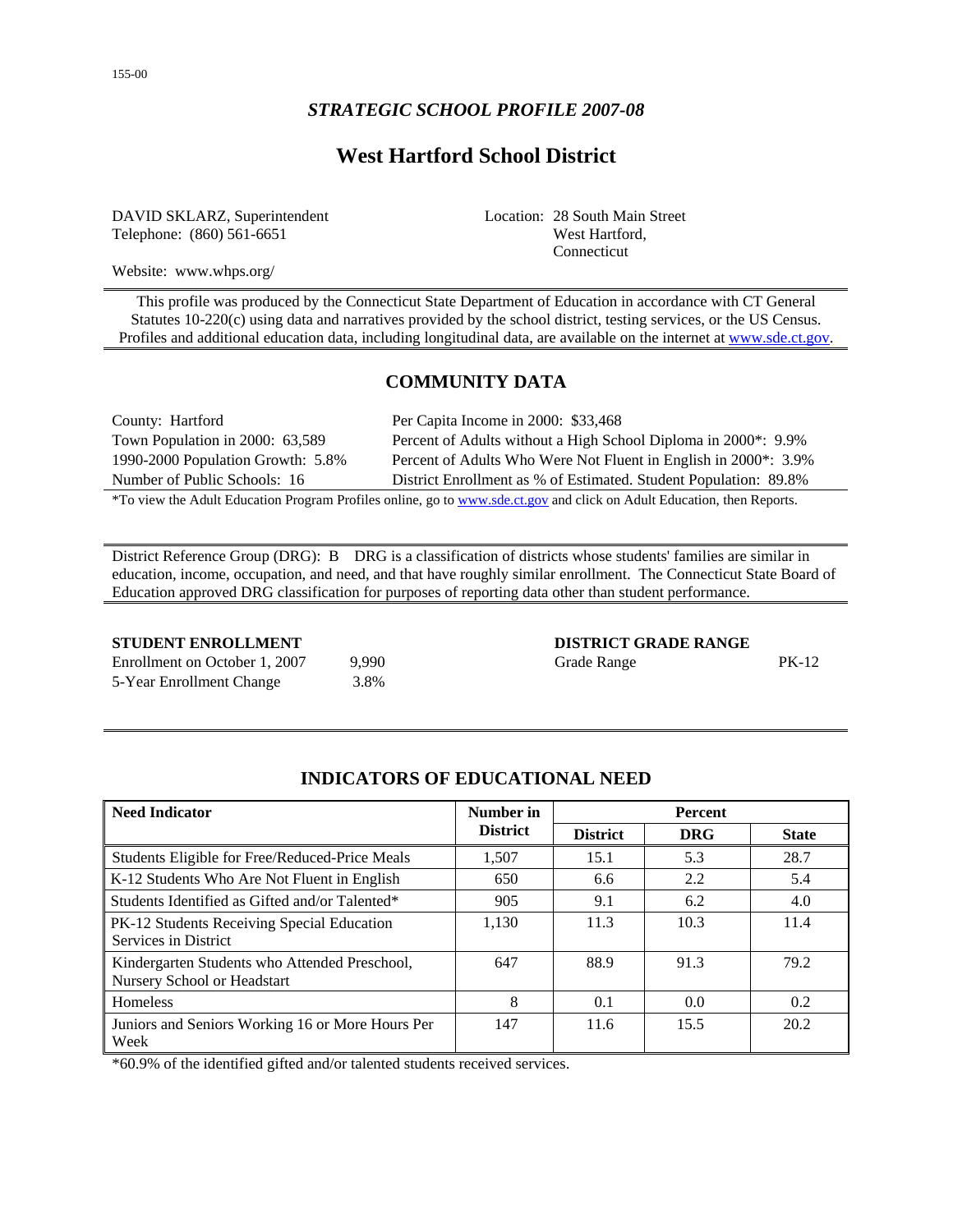|                       | <b>Student Race/Ethnicity</b> |         |
|-----------------------|-------------------------------|---------|
| <b>Race/Ethnicity</b> | <b>Number</b>                 | Percent |
| American Indian       | 29                            | 0.3     |
| Asian American        | 1,006                         | 10.1    |
| <b>Black</b>          | 1,007                         | 10.1    |
| Hispanic              | 1,422                         | 14.2    |
| White                 | 6,526                         | 65.3    |
| <b>Total Minority</b> | 3,464                         | 34.7    |

## **SCHOOL DISTRICT DIVERSITY**

#### **Percent of Minority Professional Staff:** 5.4%

**Open Choice:** 87 students attended this district as part of the Open Choice program. Open Choice brings students from urban areas to attend school in suburban or rural towns, and students from non-urban areas to attend city schools.

**Non-English Home Language**: 17.7% of this district's students (excluding prekindergarten students) come from homes where English is not the primary language. The number of non-English home languages is 64.

#### **EFFORTS TO REDUCE RACIAL, ETHNIC, AND ECONOMIC ISOLATION**

Below is the description submitted by this school of how it provides educational opportunities for its students to interact with students and teachers from diverse racial, ethnic, and economic backgrounds.

West Hartford is a diverse community. It is one of the few communities in the state whose percent of minority students and percent of students eligible for free and reduced lunch are both within 15 percentage points of the state average. During our 184 day school year, there are innumerable opportunities during regular instructional time and in the student's normal instructional settings for interactions between students of different races, ethnicity, and socio-economic groups.

Beyond the day-to-day activities available to all students in West Hartford, the district has strong participation in a variety of areas. Over 100 students attend inter-district magnet schools, charter schools, and vocational technical schools. Over 300 students participate in state, federal, or locally funded inter-district programs. West Hartford has two magnet elementary schools with a total enrollment of 700 students and a magnet enrollment of 140 students. Our district has actively recruited minority staff members and participated in two CREC Minority Job Fairs this year. We are an active participant in the Open Choice program with 87 Open Choice students enrolled. Our curriculum is filled with an array of experiences and activities designed to increase student awareness of diversity of individuals and cultures. Every student is touched by one of these activities during the school year whether the student is an elementary student participating in cultural theme days, a middle school student participating in an international celebration, or a high school student volunteering time and commitment for the Empty Bowls project at both high schools that raised money to combat hunger.

The school board has taken an active role in funding and supporting many of the programs that have seen great success in West Hartford – both in reducing racial, ethnic, and economic isolation and in encouraging student achievement. The Board continues to support magnet schools, Hillcrest Area Neighborhood Outreach Center (HANOC), The Bridge Family Center, William Casper Graustein Memorial Fund Discovery Project, Summer Academy and Summer Prep, and the Alternative Middle and High School programs.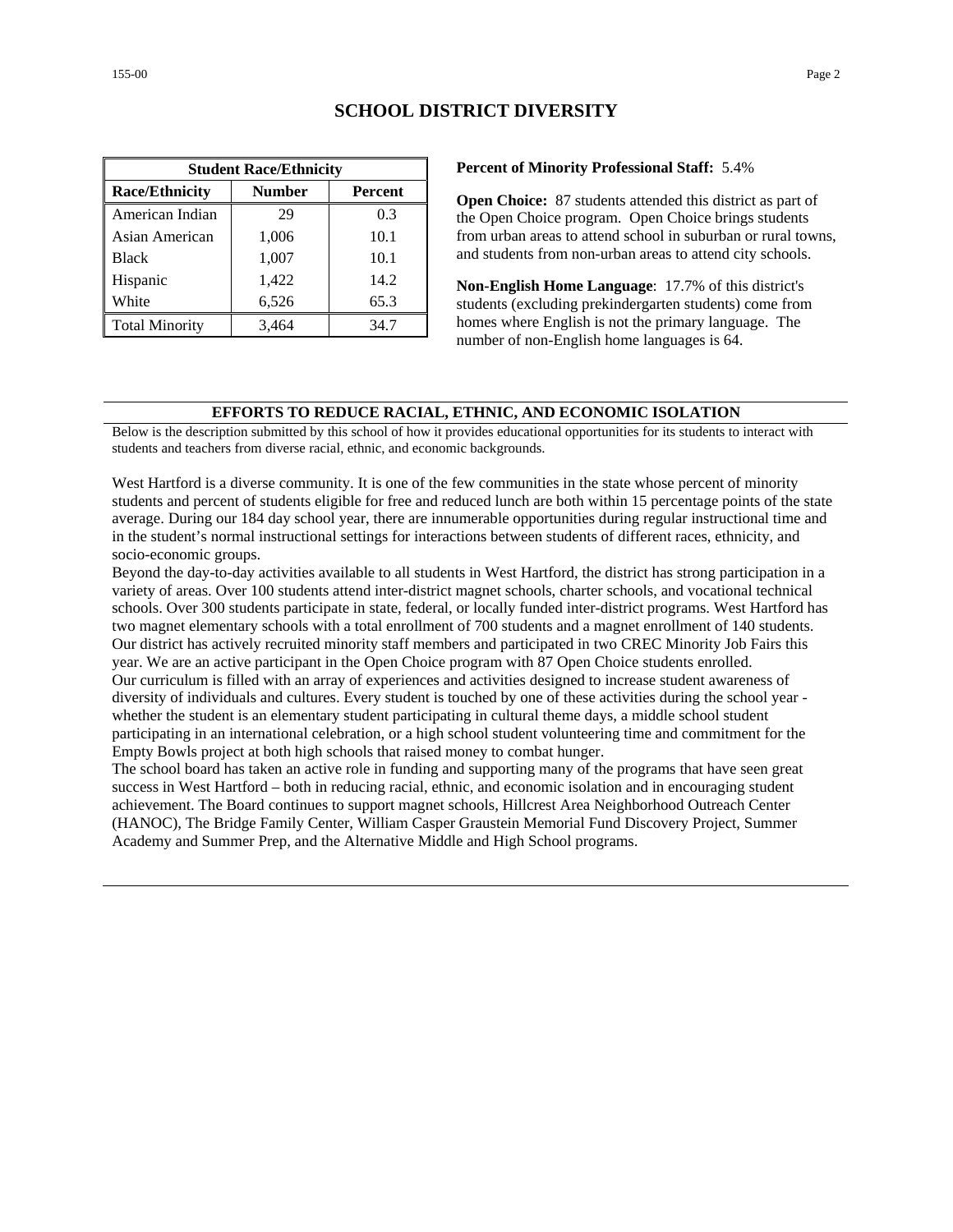| eting State Goal. The Goal level is more demanding than<br>reported in the No Child Left Behind Report Cards. |                           |
|---------------------------------------------------------------------------------------------------------------|---------------------------|
| % of Districts in State<br>with Equal or Lower<br><b>Percent Meeting Goal</b>                                 | These results reflect the |
|                                                                                                               | performance of students   |

**Connecticut Mastery Test, Fourth Generation, % Mee** the Proficient level, but not as high as the Advanced level,

District | State

|                 |      |      | <b>Percent Meeting Goal</b> | These results reflect the                              |
|-----------------|------|------|-----------------------------|--------------------------------------------------------|
| Grade 3 Reading | 65.1 | 52.0 | 62.0                        | performance of students                                |
| Writing         | 76.0 | 63.4 | 66.3                        | with scoreable tests who<br>were enrolled in the       |
| Mathematics     | 71.9 | 60.0 | 64.4                        | district at the time of                                |
| Grade 4 Reading | 70.7 | 55.9 | 69.0                        | testing, regardless of the                             |
| Writing         | 71.0 | 62.9 | 52.8                        | length of time they were                               |
| Mathematics     | 71.7 | 60.3 | 59.1                        | enrolled in the district.<br>Results for fewer than 20 |
| Grade 5 Reading | 71.6 | 62.2 | 48.8                        | students are not                                       |
| Writing         | 75.2 | 64.5 | 59.9                        | presented.                                             |
| Mathematics     | 78.6 | 65.9 | 64.2                        |                                                        |
| Science         | 62.5 | 54.9 | 43.8                        | For more detailed CMT                                  |
| Grade 6 Reading | 74.6 | 66.3 | 50.6                        | results, go to<br>www.ctreports.                       |
| Writing         | 73.7 | 61.9 | 66.7                        |                                                        |
| Mathematics     | 78.7 | 66.4 | 63.7                        | To see the NCLB Report                                 |
| Grade 7 Reading | 83.3 | 71.1 | 60.6                        | Card for this school, go<br>to www.sde.ct.gov and      |
| Writing         | 72.6 | 62.0 | 59.4                        | click on "No Child Left                                |
| Mathematics     | 75.5 | 63.0 | 61.3                        | Behind."                                               |
| Grade 8 Reading | 76.1 | 64.8 | 57.2                        |                                                        |
| Writing         | 75.1 | 63.4 | 56.0                        |                                                        |
| Mathematics     | 73.2 | 60.8 | 54.1                        |                                                        |
| Science         | 71.2 | 58.6 | 48.4                        |                                                        |

**Connecticut Academic Performance Test, Third Generation, % Meeting State Goal.** The CAPT is

administered to Grade 10 students. The Goal level is more demanding than the state Proficient level, but not as high as the Advanced level, reported in the No Child Left Behind Report Cards. The following results reflect the performance of students with scoreable tests who were enrolled in the school at the time of testing, regardless of the length of time they were enrolled in the school. Results for fewer than 20 students are not presented.

| <b>CAPT Subject Area</b>       | <b>District</b> | <b>State</b> | % of Districts in State<br>with Equal or Lower<br><b>Percent Meeting Goal</b> | For more detailed CAPT<br>results, go to<br>www.ctreports.com. |
|--------------------------------|-----------------|--------------|-------------------------------------------------------------------------------|----------------------------------------------------------------|
| Reading Across the Disciplines | 64.0            | 45.5         | 74.6                                                                          | To see the NCLB Report                                         |
| Writing Across the Disciplines | 69.8            | 57.9         | 56.2                                                                          | Card for this school, go                                       |
| <b>Mathematics</b>             | 58.9            | 50.1         | 53.8                                                                          | to www.sde.ct.gov and<br>click on "No Child Left"              |
| Science                        | 64.1            | 46.3         | 67.7                                                                          | Behind."                                                       |

#### **Physical Fitness.** The

assessment includes tests for flexibility, abdominal strength and endurance, upper-body strength and aerobic endurance.

| <b>Physical Fitness:</b> % of<br><b>Students Reaching</b><br><b>Health Standard on All</b> | <b>District</b> | <b>State</b> | $\%$ of Districts in State with $\ $<br><b>Equal or Lower Percent</b><br><b>Reaching Standard</b> |
|--------------------------------------------------------------------------------------------|-----------------|--------------|---------------------------------------------------------------------------------------------------|
| <b>Four Tests</b>                                                                          | 39.1            | 36.1         | 55.6                                                                                              |

**Area** 

**Grade and CMT Subject**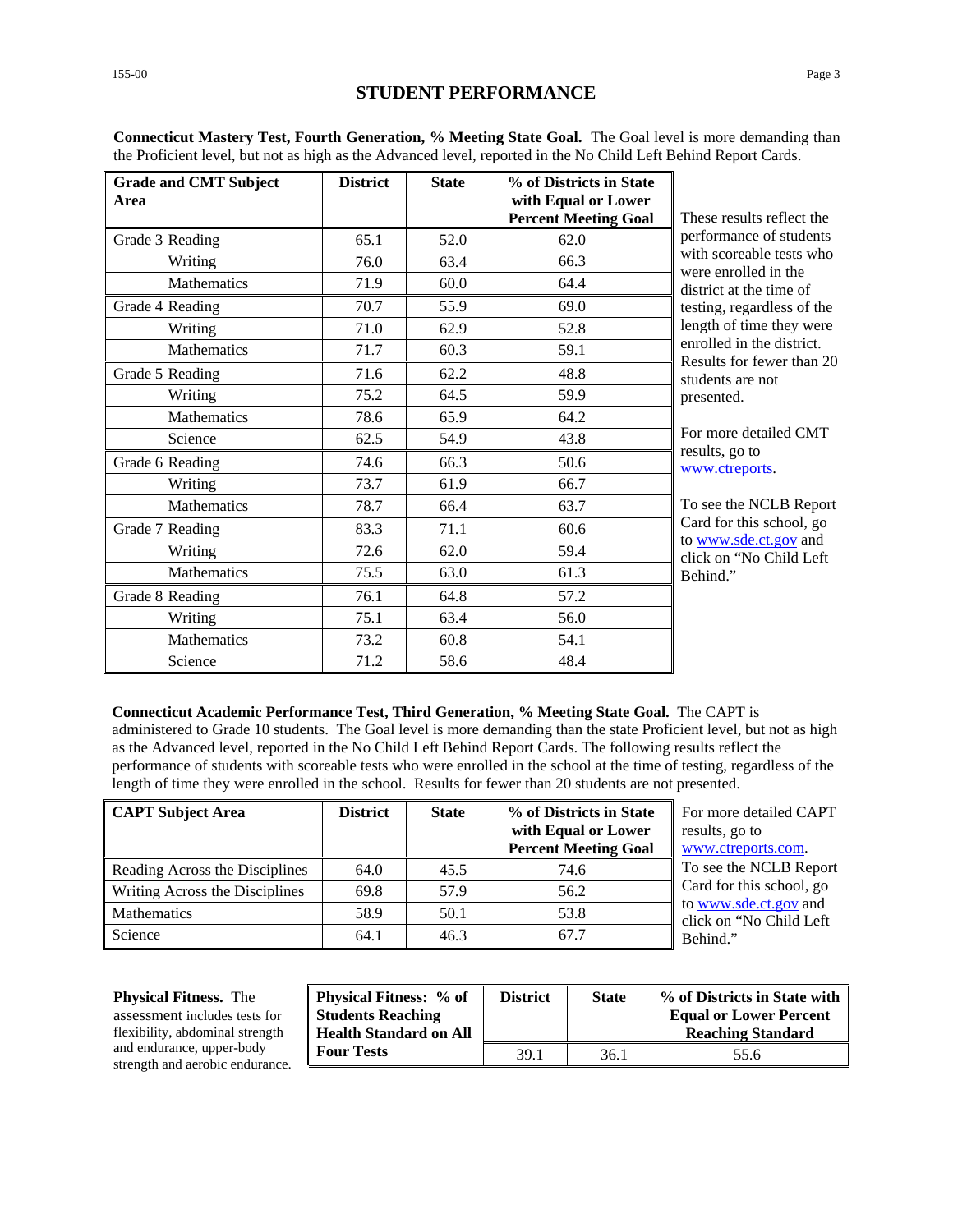| SAT <sup>®</sup> I: Reasoning Test<br>Class of 2007 |                    | <b>District</b> | <b>State</b> | % of Districts in<br><b>State with Equal or</b> | $SAT^{\circledast}$ I. The lowest<br>possible score on |
|-----------------------------------------------------|--------------------|-----------------|--------------|-------------------------------------------------|--------------------------------------------------------|
| % of Graduates Tested                               |                    | 89.4            | 77.6         | <b>Lower Scores</b>                             | each SAT® I subtest<br>is 200; the highest             |
| Average Score                                       | <b>Mathematics</b> | 541             | 504          | 79.2                                            | possible score is 800.                                 |
|                                                     | Critical Reading   | 540             | 502          | 83.8                                            |                                                        |
|                                                     | Writing            | 541             | 503          | 83.8                                            |                                                        |

| <b>Graduation and Dropout Rates</b>                 | <b>District</b> | <b>State</b> | % of Districts in State with         |
|-----------------------------------------------------|-----------------|--------------|--------------------------------------|
|                                                     |                 |              | <b>Equal or Less Desirable Rates</b> |
| Graduation Rate, Class of 2007                      | 95.4            | 92.6         | 41.5                                 |
| Cumulative Four-Year Dropout Rate for Class of 2007 | 4.4             | 6.2          | 35.3                                 |
| 2006-07 Annual Dropout Rate for Grade 9 through 12  | 1.3             | 1.7          | 40.7                                 |

| <b>Activities of Graduates</b>                               | <b>District</b> | <b>State</b> |
|--------------------------------------------------------------|-----------------|--------------|
| % Pursuing Higher Education (Degree and Non-Degree Programs) | 95.0            | 83.4         |
| % Employed (Civilian Employment and in Armed Services)       | 4.0             | 12.3         |

## **RESOURCES AND EXPENDITURES**

## **DISTRICT STAFF**

| <b>Full-Time Equivalent Count of District Staff</b>                             |        |
|---------------------------------------------------------------------------------|--------|
| <b>General Education</b>                                                        |        |
| <b>Teachers and Instructors</b>                                                 | 662.17 |
| Paraprofessional Instructional Assistants                                       | 72.05  |
| Special Education                                                               |        |
| <b>Teachers and Instructors</b>                                                 | 98.00  |
| Paraprofessional Instructional Assistants                                       | 106.80 |
| Library/Media Specialists and Assistants                                        | 28.75  |
| <b>Staff Devoted to Adult Education</b>                                         | 1.00   |
| Administrators, Coordinators, and Department Chairs                             |        |
| <b>District Central Office</b>                                                  | 15.75  |
| School Level                                                                    | 41.75  |
| Instructional Specialists Who Support Teachers (e.g., subject area specialists) | 11.50  |
| Counselors, Social Workers, and School Psychologists                            | 57.10  |
| <b>School Nurses</b>                                                            | 19.40  |
| Other Staff Providing Non-Instructional Services and Support                    | 459.25 |

the full-time uivalent (FTE) unt, staff embers working part-time in the hool district are unted as a action of fullne. For ample, a teacher who works halfne in the district ntributes 0.50 to e district's staff unt.

| <b>Teachers and</b><br><b>Instructors</b> | <b>District</b> | <b>DRG</b> | <b>State</b> |
|-------------------------------------------|-----------------|------------|--------------|
| Average Years of                          | 12.2            | 13.6       | 13.6         |
| Experience in                             |                 |            |              |
| Education                                 |                 |            |              |
| % with Master's                           | 78.9            | 82.7       | 75.6         |
| Degree or Above                           |                 |            |              |

| <b>Average Class</b><br><b>Size</b> | <b>District</b> | <b>DRG</b> | <b>State</b> |
|-------------------------------------|-----------------|------------|--------------|
| Grade K                             | 19.7            | 18.3       | 18.1         |
| Grade 2                             | 20.7            | 19.8       | 19.3         |
| Grade 5                             | 22.7            | 22.3       | 20.9         |
| Grade 7                             | 20.3            | 21.2       | 20.5         |
| High School                         | 19.1            | 19.8       | 18.6         |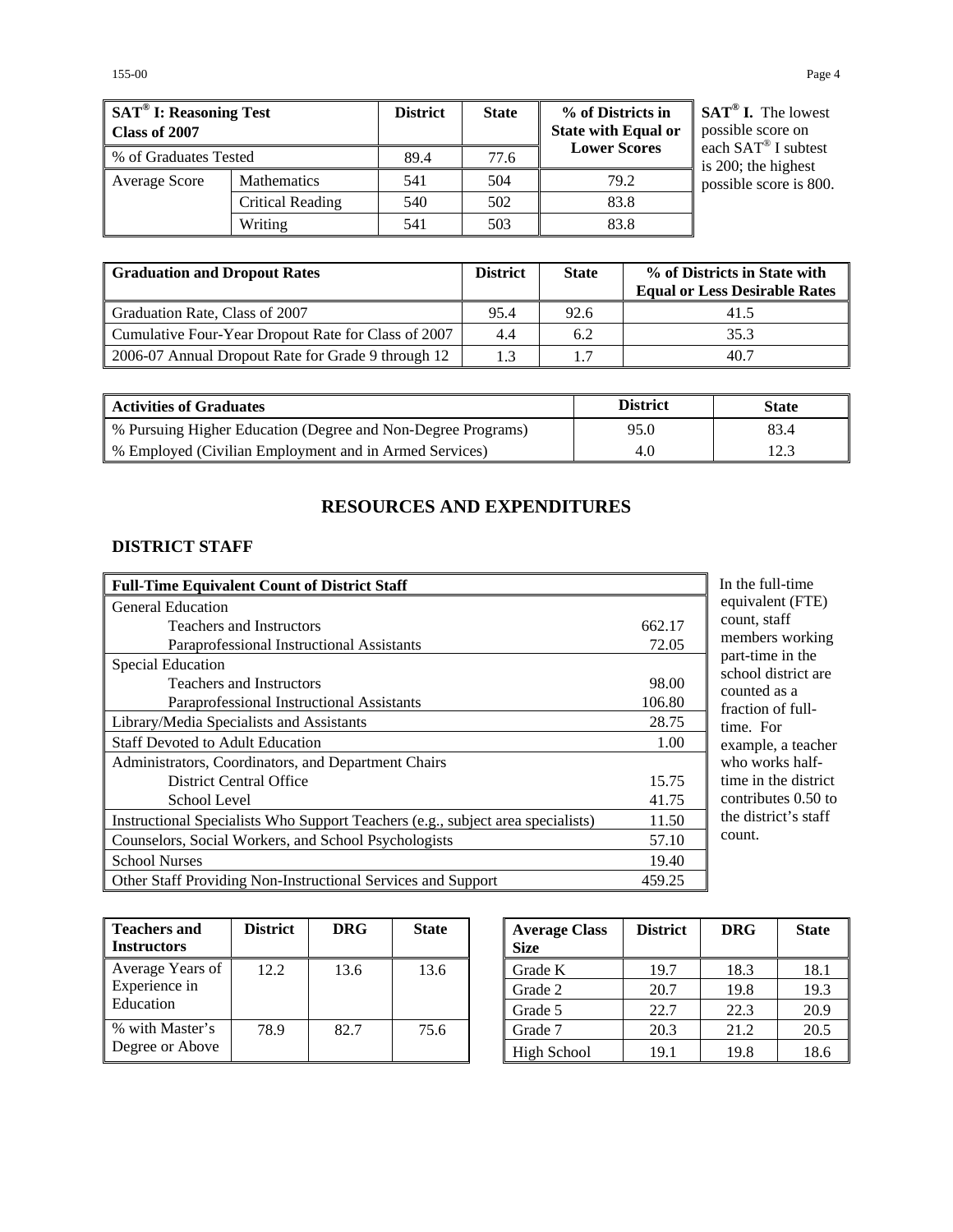| <b>Hours of Instruction</b><br>Per Year* | <b>Dist</b> | <b>DRG</b> | <b>State</b> | <b>Students Per</b><br><b>Academic Co</b> |
|------------------------------------------|-------------|------------|--------------|-------------------------------------------|
| <b>Elementary School</b>                 | 989         | 988        | 987          | <b>Elementary Sc</b>                      |
| Middle School                            | 1.014       | 1.022      | 1.017        | Middle Schoo                              |
| High School                              | 944         | 977        | 1.006        | High School                               |

| <b>Hours of Instruction</b><br>Per Year* | Dist | <b>DRG</b> | <b>State</b> | <b>Students Per</b><br><b>Academic Computer</b> | <b>Dist</b> | <b>DRG</b> | <b>State</b> |
|------------------------------------------|------|------------|--------------|-------------------------------------------------|-------------|------------|--------------|
| <b>Elementary School</b>                 | 989  | 988        | 987          | Elementary School*                              | 3.5         | 3.6        | 3.4          |
| Middle School                            | .014 | .022       | .017         | Middle School                                   | 2.2         | 2.7        | 2.7          |
| High School                              | 944  | 977        | .006         | <b>High School</b>                              | 2.8         | 32         | 2.7          |

\*State law requires that at least 900 hours of instruction be offered to students in grade 1-12 and full-day kindergarten, and 450 hours to half-day kindergarten students.

\*Excludes schools with no grades above kindergarten.

## **DISTRICT EXPENDITURES AND REVENUES, 2006-07**

Expenditures may be supported by local tax revenues, state grants, federal grants, municipal in-kind services, tuition and other sources. DRG and state figures will not be comparable to the district if the school district does not teach both elementary and secondary students.

| <b>Expenditures</b>                         | Total      | <b>Expenditures Per Pupil</b> |                  |            |              |  |
|---------------------------------------------|------------|-------------------------------|------------------|------------|--------------|--|
| All figures are unaudited.                  | (in 1000s) | <b>District</b>               | <b>PK-12</b>     | <b>DRG</b> | <b>State</b> |  |
|                                             |            |                               | <b>Districts</b> |            |              |  |
| <b>Instructional Staff and Services</b>     | \$67,315   | \$6.655                       | \$7,153          | \$6.939    | \$7,159      |  |
| <b>Instructional Supplies and Equipment</b> | \$1,603    | \$158                         | \$262            | \$237      | \$266        |  |
| Improvement of Instruction and              | \$8,563    | \$847                         | \$443            | \$491      | \$429        |  |
| <b>Educational Media Services</b>           |            |                               |                  |            |              |  |
| <b>Student Support Services</b>             | \$6,971    | \$689                         | \$764            | \$803      | \$761        |  |
| <b>Administration and Support Services</b>  | \$12,293   | \$1,215                       | \$1,256          | \$1,217    | \$1,271      |  |
| <b>Plant Operation and Maintenance</b>      | \$13,466   | \$1,331                       | \$1,329          | \$1,365    | \$1,322      |  |
| Transportation                              | \$4,191    | \$391                         | \$605            | \$537      | \$601        |  |
| <b>Costs for Students Tuitioned Out</b>     | \$3,241    | N/A                           | N/A              | N/A        | N/A          |  |
| Other                                       | \$1,214    | \$120                         | \$147            | \$159      | \$145        |  |
| <b>Total</b>                                | \$118,857  | \$11,653                      | \$12,203         | \$11,984   | \$12,151     |  |
|                                             |            |                               |                  |            |              |  |
| <b>Additional Expenditures</b>              |            |                               |                  |            |              |  |
| Land, Buildings, and Debt Service           | \$7.947    | \$786                         | \$1,875          | \$1,397    | \$1,882      |  |

| <b>Special Education Expenditures</b>                          |              |
|----------------------------------------------------------------|--------------|
| <b>Total Expenditures</b>                                      | \$23,776,228 |
| Percent of Total PK-12 Expenditures Used for Special Education | 20.0%        |

**Revenue Sources, % of Expenditures from Source.** Revenue sources do not include state funded Teachers' Retirement Board contributions, vocational-technical school operations, SDE budgeted costs for salaries and leadership activities and other state-funded school districts (e.g., Dept. of Children and Families and Dept. of Corrections).

| District Expenditures         | <b>Local Revenue</b> | <b>State Revenue</b> | <b>Federal Revenue</b> | Tuition & Other |
|-------------------------------|----------------------|----------------------|------------------------|-----------------|
| Including School Construction | 85.4                 |                      |                        |                 |
| Excluding School Construction | 85.9                 |                      |                        | 0.2             |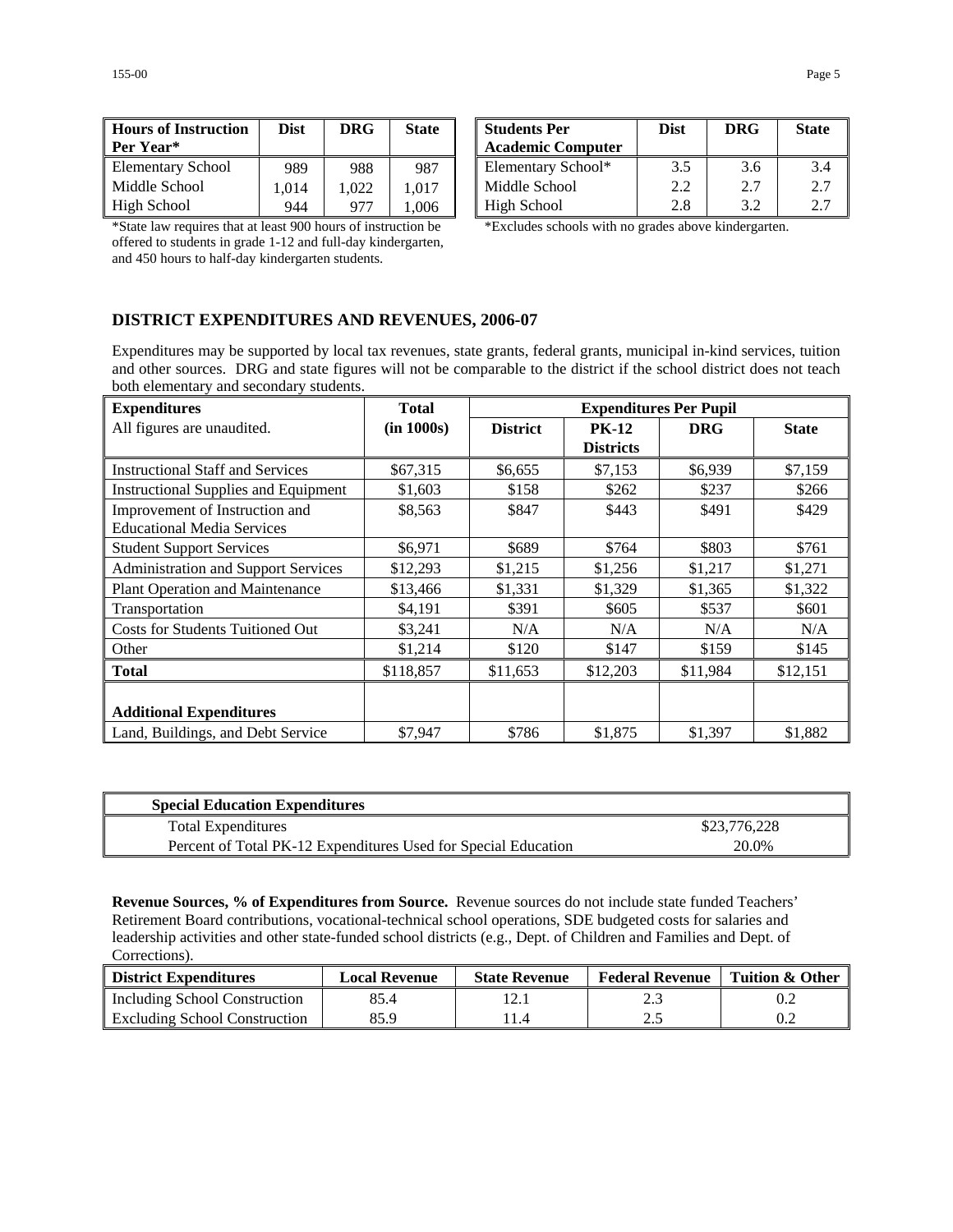#### **EQUITABLE ALLOCATION OF RESOURCES AMONG DISTRICT SCHOOLS**

Below is the description submitted by this district of how it allocates resources to insure equity and address needs.

During the budgeting process, the West Hartford Board of Education and administration carefully evaluate the needs of each individual school and program. The funding decisions are based on certain key criteria, some of which are uniform across the district, while others are based on special needs at the building level.

Staffing Levels: Student-teacher ratios are established at the district level and staff are allocated among the schools based on the enrollment at that school and, at the high school level, the number of students taking a particular course. There are reduced student-teacher ratios at two of our elementary schools based on the educational needs of

those students. Support staffs are also allocated based on the educational needs of the students. Instructional Supplies: Many textbooks and supplies are purchased centrally. In addition each building receives a per-pupil allocation for locally identified instructional needs.

Building Operating Expenses: The operating and maintenance expenses at each building are centrally funded to insure an adequately maintained school and a safe and appropriate environment for instruction.

## **SPECIAL EDUCATION**

| Number of K-12 Students with Disabilities for Whom the District is Financially Responsible           | 1,157 |
|------------------------------------------------------------------------------------------------------|-------|
| Of All K-12 Students for Whom the District is Financially Responsible, the Percent with Disabilities | 11.6% |

| Of All K-12 Students for Whom District is Financially Responsible, Number and Percentage with Disabilities |       |                         |                    |                      |  |  |
|------------------------------------------------------------------------------------------------------------|-------|-------------------------|--------------------|----------------------|--|--|
| <b>Disability</b>                                                                                          | Count | <b>District Percent</b> | <b>DRG</b> Percent | <b>State Percent</b> |  |  |
| Autism                                                                                                     | 102   | 1.0                     | 0.9                | 0.7                  |  |  |
| Learning Disability                                                                                        | 335   | 3.4                     | 3.5                | 4.0                  |  |  |
| <b>Intellectual Disability</b>                                                                             | 28    | 0.3                     | 0.3                | 0.5                  |  |  |
| <b>Emotional Disturbance</b>                                                                               | 71    | 0.7                     | 0.6                | 1.0                  |  |  |
| Speech Impairment                                                                                          | 291   | 2.9                     | 2.2                | 2.4                  |  |  |
| Other Health Impairment*                                                                                   | 205   | 2.1                     | 2.2                | 2.1                  |  |  |
| Other Disabilities**                                                                                       | 125   | 1.3                     | 0.6                | 0.9                  |  |  |
| Total                                                                                                      | 1,157 | 11.6                    | 10.4               | 11.5                 |  |  |

\*Includes chronic health problems such as attention deficit disorders and epilepsy

\*\*Includes hearing, visual, and orthopedic impairments, deaf-blindness, multiple disabilities, traumatic brain injury, and developmental delay

| <b>Graduation and Dropout Rates of Students with Disabilities</b><br>for Whom District is Financially Responsible | <b>District</b> | <b>State</b> |
|-------------------------------------------------------------------------------------------------------------------|-----------------|--------------|
| % Who Graduated in 2006-07 with a Standard Diploma                                                                | 85.9            | 77.2         |
| 2006-07 Annual Dropout Rate for Students Aged 14 to 21                                                            | 3.0             | 2.8          |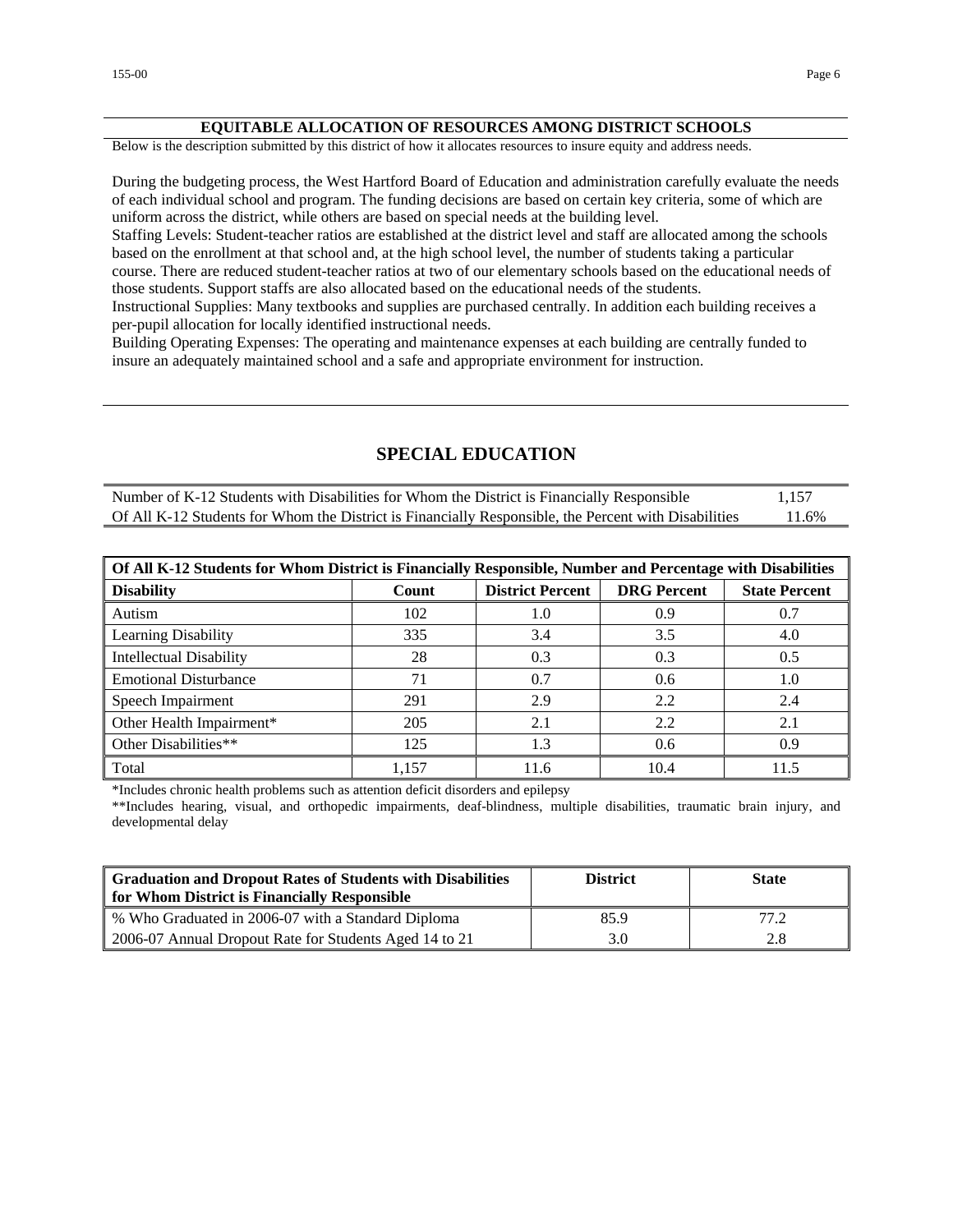# **STATE ASSESSMENTS**

**Percent of Students with Disabilities Meeting State Goal.** The Goal level is more demanding than the Proficient level, but not as high as the Advanced level, reported in the No Child Left Behind Report Cards. These results are for students attending district schools who participated in the standard assessment with or without accommodations for their disabilities. Results for fewer than 20 students are not presented.

- **Connecticut Mastery Test (CMT), Fourth Generation.** The CMT reading, writing and mathematics tests are administered to students in Grades 3 through 8, and the CMT science test to students in Grades 5 and 8.
- **Connecticut Academic Performance Test (CAPT), Third Generation.** The CAPT is administered to Grade 10 students.

| <b>State Assessment</b> |                                |                 | <b>Students with Disabilities</b> | <b>All Students</b> |              |
|-------------------------|--------------------------------|-----------------|-----------------------------------|---------------------|--------------|
|                         |                                | <b>District</b> | <b>State</b>                      | <b>District</b>     | <b>State</b> |
| $\blacksquare$ CMT      | Reading                        | 26.7            | 20.4                              | 73.6                | 62.1         |
|                         | Writing                        | 24.8            | 19.3                              | 73.9                | 63.0         |
|                         | <b>Mathematics</b>             | 31.1            | 22.6                              | 74.8                | 62.7         |
|                         | Science                        | 22.0            | 22.2                              | 66.7                | 56.8         |
| $\blacksquare$ CAPT     | Reading Across the Disciplines | 23.9            | 11.4                              | 64.0                | 45.5         |
|                         | Writing Across the Disciplines | 26.1            | 16.3                              | 69.8                | 57.9         |
|                         | <b>Mathematics</b>             | 19.1            | 14.7                              | 58.9                | 50.1         |
|                         | Science                        | 21.5            | 14.4                              | 64.1                | 46.3         |

For more detailed CMT or CAPT results, go to [www.ctreports.com.](http://www.ctreports.com/) To see the NCLB Report Card for this school, go to [www.sde.ct.gov](http://www.sde.ct.gov/) and click on "No Child Left Behind."

| <b>Participation in State Assessments of Students with</b> |                                                |          |  |  |  |
|------------------------------------------------------------|------------------------------------------------|----------|--|--|--|
|                                                            | <b>Disabilities Attending District Schools</b> |          |  |  |  |
| <b>CMT</b><br>% Without Accommodations<br>17.9             |                                                |          |  |  |  |
|                                                            | % With Accommodations                          | 82.1     |  |  |  |
| <b>CAPT</b>                                                | % Without Accommodations<br>$-3.4$             |          |  |  |  |
| % With Accommodations<br>100.0                             |                                                |          |  |  |  |
|                                                            | % Assessed Using Skills Checklist              | $\times$ |  |  |  |

Accommodations for a student's disability may be made to allow him or her to participate in testing. Students whose disabilities prevent them from taking the test even with accommodations are assessed by means of a list of skills aligned to the same content and grade level standards as the CMT and CAPT.

Federal law requires that students with disabilities be educated with their non-disabled peers as much as is appropriate. Placement in separate educational facilities tends to reduce the chances of students with disabilities interacting with nondisabled peers, and of receiving the same education.

#### **K-12 Students with Disabilities Placed in Educational Settings Other Than This District's Schools**

| <b>Placement</b>                     | Count | <b>Percent</b> |
|--------------------------------------|-------|----------------|
| Public Schools in Other Districts    |       | 03             |
| Private Schools or Other<br>Settings | 101   | x 7            |

| Number and Percentage of K-12 Students with Disabilities for Whom District is Financially Responsible by |
|----------------------------------------------------------------------------------------------------------|
| the Percentage of Time They Spent with Their Non-Disabled Peers                                          |

| <b>Time Spent with Non-Disabled</b> | Count of        | <b>Percent of Students</b> |            |              |
|-------------------------------------|-----------------|----------------------------|------------|--------------|
| <b>Peers</b>                        | <b>Students</b> | <b>District</b>            | <b>DRG</b> | <b>State</b> |
| 79.1 to 100 Percent of Time         | 799             | 69.1                       | 75.0       | 71.6         |
| 40.1 to 79.0 Percent of Time        | 256             | 22.1                       | 17.7       | 16.6         |
| 0.0 to 40.0 Percent of Time         | 02              | 8.8                        | 7.3        | 1.8          |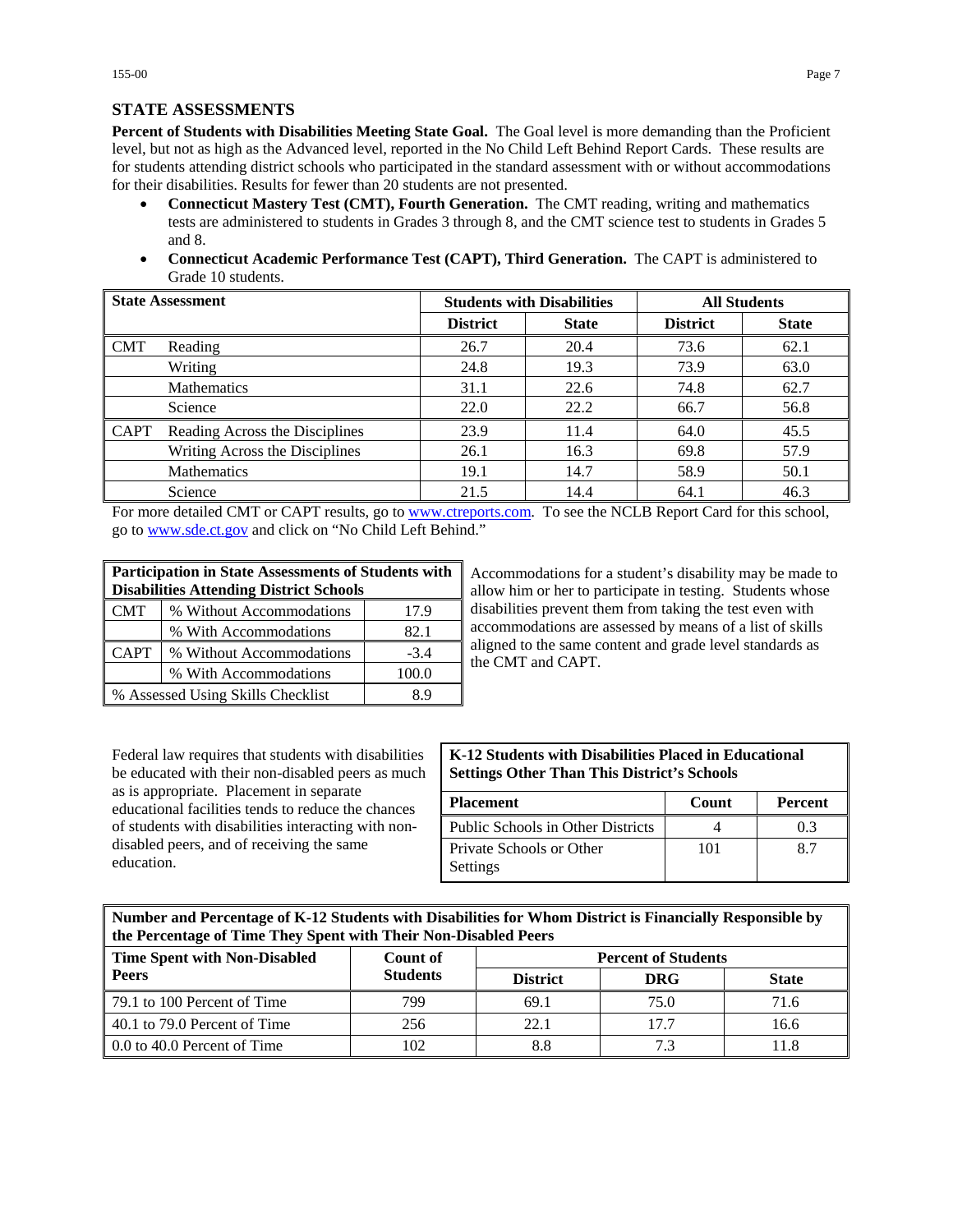#### **SCHOOL DISTRICT IMPROVEMENT PLANS AND ACTIVITIES**

The following narrative was submitted by this district.

In 2007-08 we continued our effort, begun the previous to year, to build a systemic district-wide approach to improving student achievement. As a district identified as "in need of improvement" we developed a District Improvement Plan (DIP) that focused on four key areas – setting Priority Standards, deployment of Effective Teaching Strategies, development of Common Formative Assessments, and implementation of Data-Based Decision Making. This plan was developed with the input of teachers, administrators and parents. The plan was approved in February and implementation of the plan began during the spring of 2008 and continues through the upcoming school year. As the plan was being developed we continued the successful strategies implemented last year. At the district level, we undertook a detailed analysis of the data. Building leaders received reports on their schools performance relative to our internal goals and the performance of individual teachers. Classroom teachers received reports showing the achievement of their students on the 2007 CMT and CAPT. Individual schools met during professional development time (every Wednesday) under the leadership of the building principals, department supervisors, and curriculum specialists to review those results and extend the data analysis to the classroom level. All schools that did not meet their internal goals were required to develop detailed school improvement plans at both the building and classroom levels. The resulting plans that were developed were tied into the performance objectives that each principal established with their evaluator. The classroom level plans were tied into the objectives for each teacher. Central Office staff met with building leadership in the month of October to review the plans and determine where additional assistance was needed. In addition to interim assessments developed by the buildings and classroom teachers, the district offered a comprehensive set of interim assessment in math, reading, and writing. Our CMT scores in 2008 maintained the strong performance shown in 2007 - averaging 74.2% in 2008 compared to 74.4% in 2007. Our CAPT scores showed another strong increase, growing from an average of 62.8% in 2007 to 64.4% in 2007. Our goals for the CMT scores are 78% at mastery and our goals for CAPT are 66% at mastery In the area of special education we maintained our focus on priority areas including addressing student achievement, disproportionality and overrepresentation of minorities in special education, IEP development and LRE/inclusion practices. The district increased the access to the general education classroom and curriculum for students identified as intellectually disabled (ID). The district increased the number and scope of its co-taught classes at the secondary level. The district implemented a web-based program (IEP Direct) to improve the development of student's IEP's. This program strengthens the alignment of the student's IEP goals and objectives with the Connecticut standards and general education curriculum. Other initiatives included the collaboration with general education to develop a district-wide response to intervention (RTI) model, increased consultation for Autistic Spectrum Disorders providing parent training though our special education PTA (SEPTA), development of a handbook for para-educators, and the expansion of the district's elementary ABA programs.

All of the schools in our district have completed the school improvement planning process. The process began with the formation of the school improvement planning team which consisted of 20 individuals – approximately half parents and half teachers. This group initially met over a two day period to review the district's strategic plan and achievement data relevant to each individual school. During the two days, the team developed a mission statement for the school, analyzed the schools strengths and weaknesses, developed a series of objectives for the school and suggested tactics to help achieve those. While this process was completed several years ago, the parental involvement in the planning and improvement process continues through the implementation of the action plans developed as a consequence of that process. In addition, we survey the parent community in each school every other year to measure their perception of the school and instructional climate.